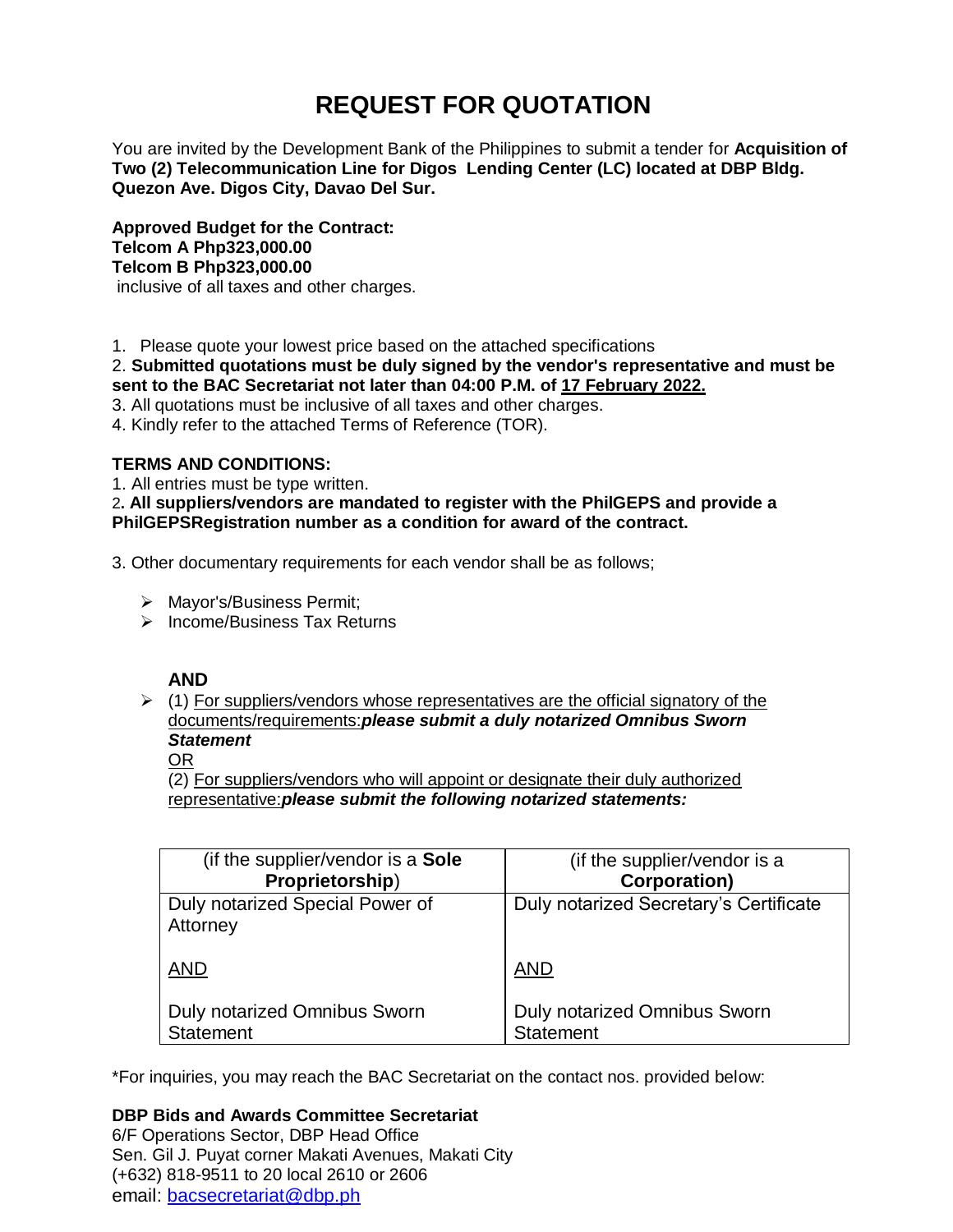#### Anney A

## ACQUISITION OF NEW, ADDITIONAL AND/OR REPLACEMENT TELECOMMUNICATION LINE/CONNECTIVITY SERVICE FOR THE DEVELOPMENT BANK OF THE PHILIPPINES (DBP)-**DIGOS LENDING CENTER**

## APPROVED BUDGET FOR THE CONTRACT: Telco A: Php 323,000 Telco B: Php 323,000

#### **TECHNICAL SPECIFICATIONS**

## A. BACKGROUND

The telecommunication connectivity service (line) is for the connection of DBP online systems, services and facilities in any of the following DBP remote sites:

- A.1. Branch Office, including:
	- A.1.a. Lending Center
	- A.1.b. Cash Center
	- A.1.c. Branch-Lite Unit
- A.2. Automated Teller Machine (ATM)

#### **B. OBJECTIVE**

To acquire stable, reliable and secure telecommunication connectivity/line service to link DBP remote sites to the Head Office from an authorized and qualified telecommunication service provider (Telco).

## C. COVERAGE OF THE CONTRACT

The contract will be for a one (1) year period starting from date of acceptance of service with the option for automatic renewal.

#### D. MINIMUM SPECIFICATIONS

- D.1. Connectivity/Line Service Availability
	- > The minimum availability of service is 99.6%.
- D.2. Connectivity/Line Specifications
- D.2.a. Branch Office ☑
	- D.2.a.i. Wired MPLS/VPN, Radio Last Mile or VSAT connection with minimum of 2 Mbps bandwidth
	- D.2.a.ii. Must be Ku Band or C Band for the VSAT
	- D.2.a.iii. Inclusive network equipment, such as router and or router/modem, must not be on End-of-Life/End-of-Support status within the contract period
	- D.2.a.iv. Router must support GRE/mGRE tunneling and IP Security (ex. dynamic VPN) and SNMP
	- D.2.a.v. DBP shall have the full access of the router
	- D.2.a.vi. Provide near real time and historical link monitoring
- П D.2.b. ATM - Wired
	- D.2.b.i. VPN connection at least 128 Kbps via MPLS
	- D.2.b.ii. Inclusive network equipment, such as router and or router/modem, must not be on End-of-Life/End-of-Support status within the contract period
	- D.2.b.iii. Support GRE tunneling and SNMP

Page 1 of 4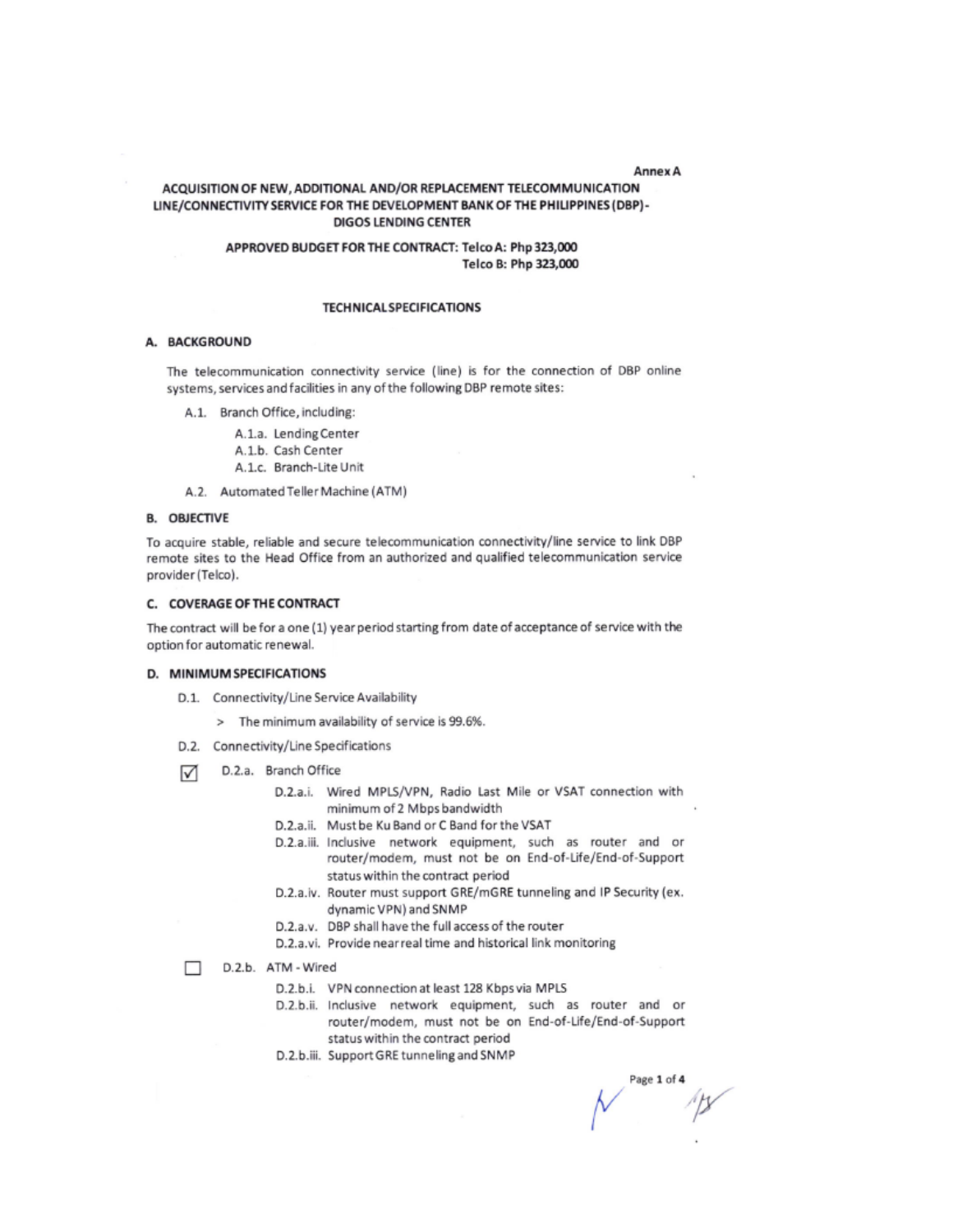ACQUISITION OF NEW, ADDITIONAL AND / OR REPLACEMENT OF TELECOMMUNICATION

LINE/CONNECTIVITY SERVICE FOR THE DEVELOPMENT BANK OF THE PHILIPPINES (DBP)

D.2.b.iv. Provide near real time and historical link monitoring

D.2.c. ATM-Wireless

- D.2.c.i. Provide data transmission function by public GPRS/ GSM network or higher
- D.2.a.vii. Inclusive network equipment, such as router and or router/modem, must not be on End-of-Life/End-of-Support status within the contract period
- D.2.c.ii. Support GRE Tunneling and SNMP
- D.2.c.iii. Provide GUI access for local and remote management
- D.2.c.iv. Operate at -30~+75°C temperature
- D.2.c.v. Has LED status indication
- D.2.c.vi. Support RJ45 console port
- D.2.c.vii. Include: 1 power cord, 2 antennas, 1 console cable, 1 set documentation
- D.2.c.viii. Provide near real time and historical link monitoring.
- D.2.c.ix. Meet the average latency requirement of not greater than 200ms measured using the Ping utility or any similar mobile applications
- D.2.c.x. Meet signal requirement of not less than 2 bars measured using mobile or similar devices capable of said measurement
- D.2.c.xi. DBP shall have full access to the Modem/Router
- D.3. Support Services and Incident Management
	- D.3.a. The Telco shall provide 24 x 7 onsite, telephone and email support. For every service unavailability/downtime reported, the response time shall be within thirty (30) minutes.
	- D.3.b. Upon the occurrence of service unavailability/downtime, the Telco shall:
		- D.3.b.i. Conduct problem isolation/resolution and link restoration activities
		- D.3.b.ii. Notification via electronic mail (E-mail) and telephone within one (1) hour of the occurrence
		- D.3.b.iii. Minimum of twice a day status report to DBP via E-Mail
		- D.3.b.iv. Estimated time of arrival (ETA) if onsite activities required
		- D.3.b.v. Estimated time of resolution (ETR)
		- D.3.b.vi. Root cause
		- D.3.b.vii. Comply with DBP policies on security and confidentiality during support services.
	- D.3.c. The Telco shall submit an incident report stating the reason/s for the outage and detailing the steps undertaken to resolve a particular problem upon DBP's request.
- D.4. Service Performance Review
	- > The Telco shall conduct a performance review session at least once every quarter of a year

## E. TELECOMMUNICATION CONNECTIVITY/LINE REQUIREMENT CLASSIFICATION

The primary objective of the following provisions is to have multiple Telcos per site, providing service redundancy, high availability and avoiding single point of failure.

E.1. New Telecommunication Line Requirement

**MANUS DESCRIPTION**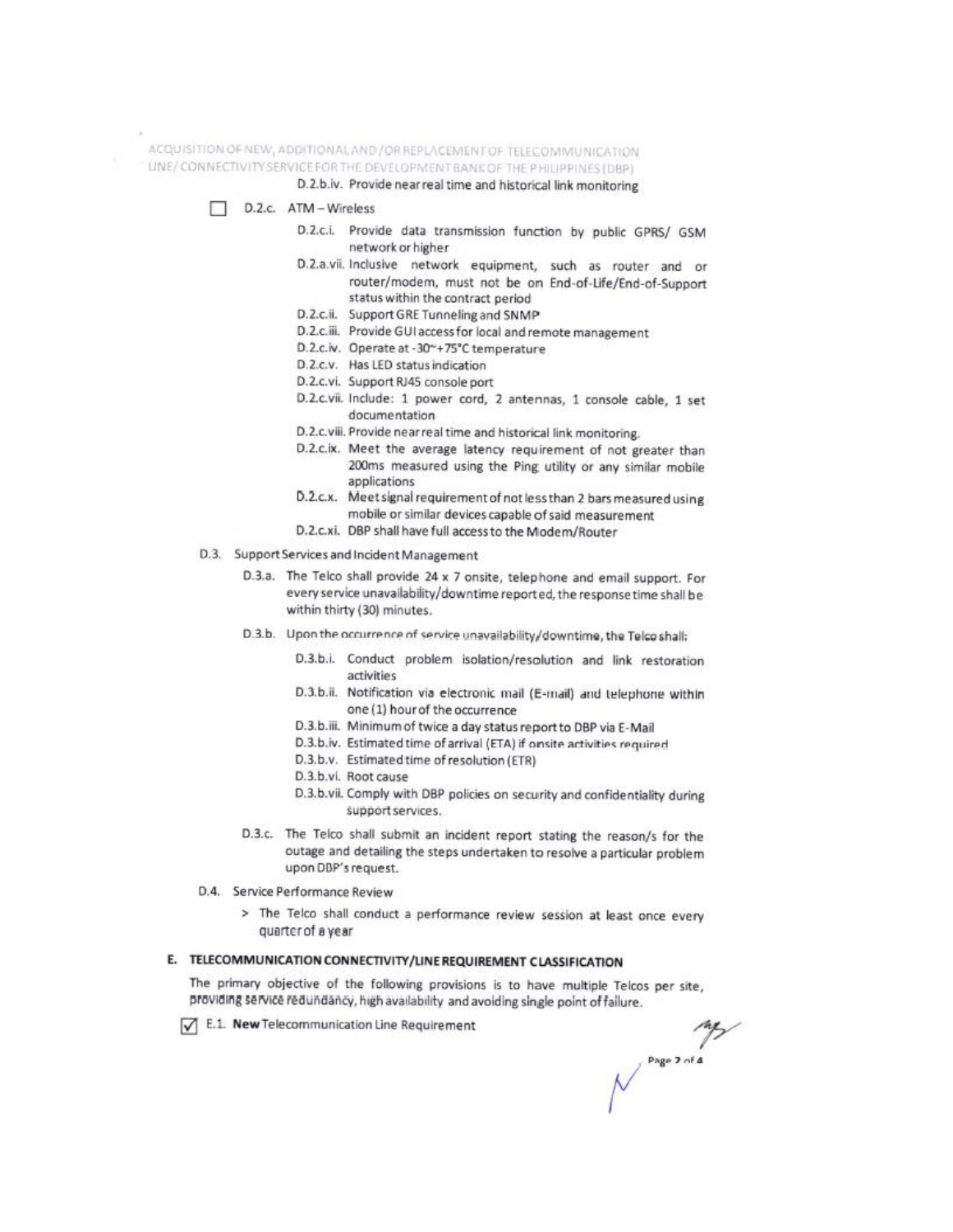ACQUISITION OF NEW, ADDITIONAL AND / OR REPLACEMENT OF TELECOMMUNICATION LINE/CONNECTIVITY SERVICE FOR THE DEVELOPMENT BANK OF THE PHILIPPINES (DBP)

- E.1.a. Covered Sites
	- > New remotes sites
- E.1.b. Telco Selection Criteria
	- > Telecommunication Line for Branch Office
		- E.1.b.i. Two (2) different Telcos (Telco A and Telco B) shall be selected
		- E.1.b.ii. Telco A is the lowest (winning) provider
		- E.1.b.iii. Telco B is the second lowest provider
	- > Telecommunication Line for Additional ATM Facility of a Branch Office
		- E.1.b.iv. The Telco must be different from the one which has the majority or most of the telecommunication connectivity services provided for the ATM/s of that Branch Office
- E.2. Additional Telecommunication Line Requirement п
	- E.2.a. Covered Sites
		- > For existing sites with existing telecommunication line/s
	- E.2.b. Telco Exception
		- > The Telco/s of the existing line/s servicing the site shall not be invited and will not be allowed to participate
- п E.3. Replacement Telecommunication Line Requirement
	- E.3.a. Covered Sites
		- > For existing sites with existing telecommunication line/s
	- E.3.b. Telco Exception
		- E.3.b.i. For Telco Redundancy Replacement
			- > The Telco of the existing line/s servicing the site including the one to be replaced shall not be invited and will not be allowed to participate
		- E.3.b.ii. Replacement for the Purpose of Telecommunication Line Capacity (Bandwidth) Upgrade
			- > The Telco of the other existing line/s servicing the site (i.e., other than the one to be replaced) shall not be invited and will not be allowed to participate
		- E.3.b.iii. For Wireless to Wired Facility Replacement
			- > The Telco of the other existing line/s servicing the site (i.e., other than the one to be replaced) shall not be invited and will not be allowed to participate

#### F. DISCONTINUANCE OF SERVICE

DBP can opt to discontinue the service within the contract period without pre-termination fee/s, if the Telco provider fails to meet the required minimum availability of service, specified in item D.1, for three (3) consecutive months (3-strike rule)

**G. PAYMENT** 

The payment shall be in a monthly basis every after the service acceptance.

Page 3 of 4